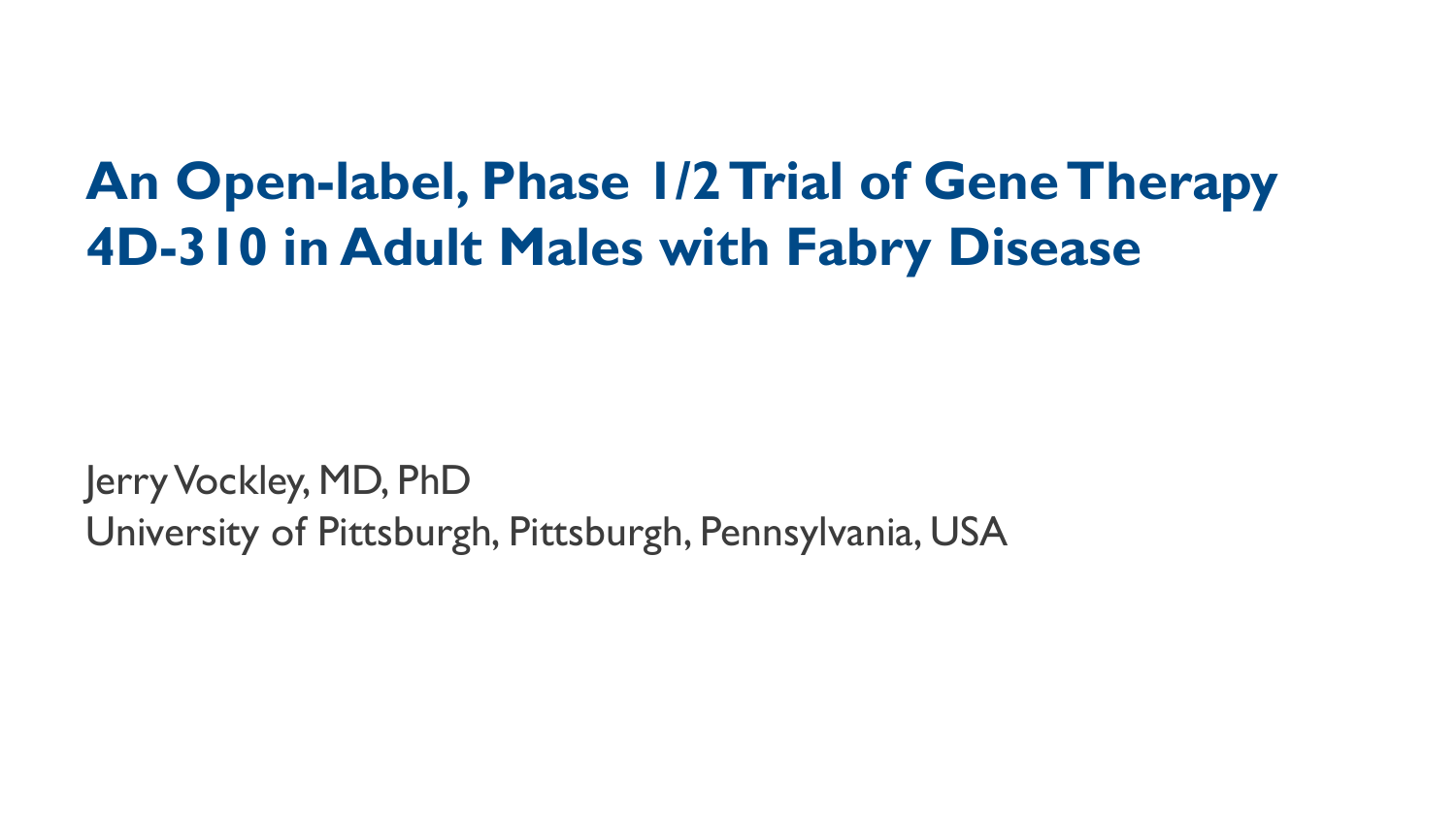# 4D-310 Product Design: Unique Dual Mechanism-of-Action

INVENTED FOR LOW DOSE IV DELIVERY TO TARGET ORGANS INCLUDING HEART & HIGH SERUM AGA



### Patient with Fabry Disease Biodistribution to affected organs Blood vessel dysfunction **Cardiac** dysfunction Kidney dysfunction **Delivery** to liver Conventional naturally occurring vectors **4D-310** Enhanced delivery to heart Enhanced biodistribution to affected organs Blood vessel dysfunction **Cardiac** dysfunction Kidney dysfunction

### **PRODUCT DESIGN**

- **Vector:** C102 Targeted & Evolved AAV
- **Transgene: GLA (encodes AGA enzyme)**
- **Promoter:** Ubiquitous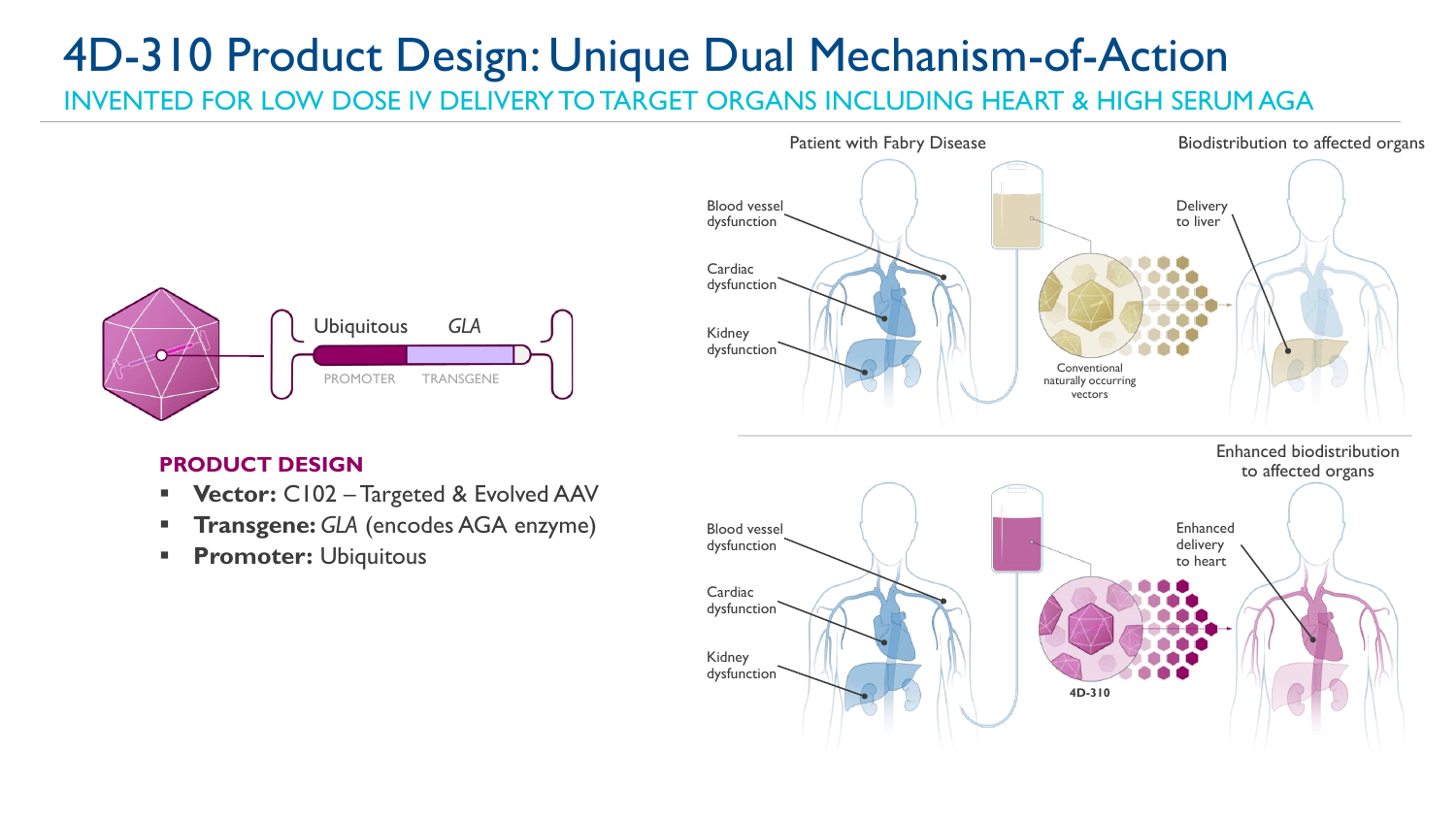### 4D-310 Widespread AGA Gene Expression in Fabry Disease Target Organs

**Heart** 

NHP & FABRY MOUSE AGA IMMUNOHISTOCHEMISTRY (IHC) & IN SITU HYBRIDIZATION (ISH)

**ERT & Liver-directed AAV – No AGA in Cardiomyocytes: Fabry Mice**



 $IMD 2016;39:293;$ HMG 2017;26:1182

**ERT (1mg/kg) Liver-directed** 



### **Vehicle 4D-310, 1E13 vg/kg 4D-310 AGA in Heart: Non-human Primates**

# **(AGA IHC)**

**AGA transgene expression in NHP cardiomyocytes:**

- Cardiac Troponin I (IHC; teal)
- 4D-310 AGA mRNA (ISH; purple)

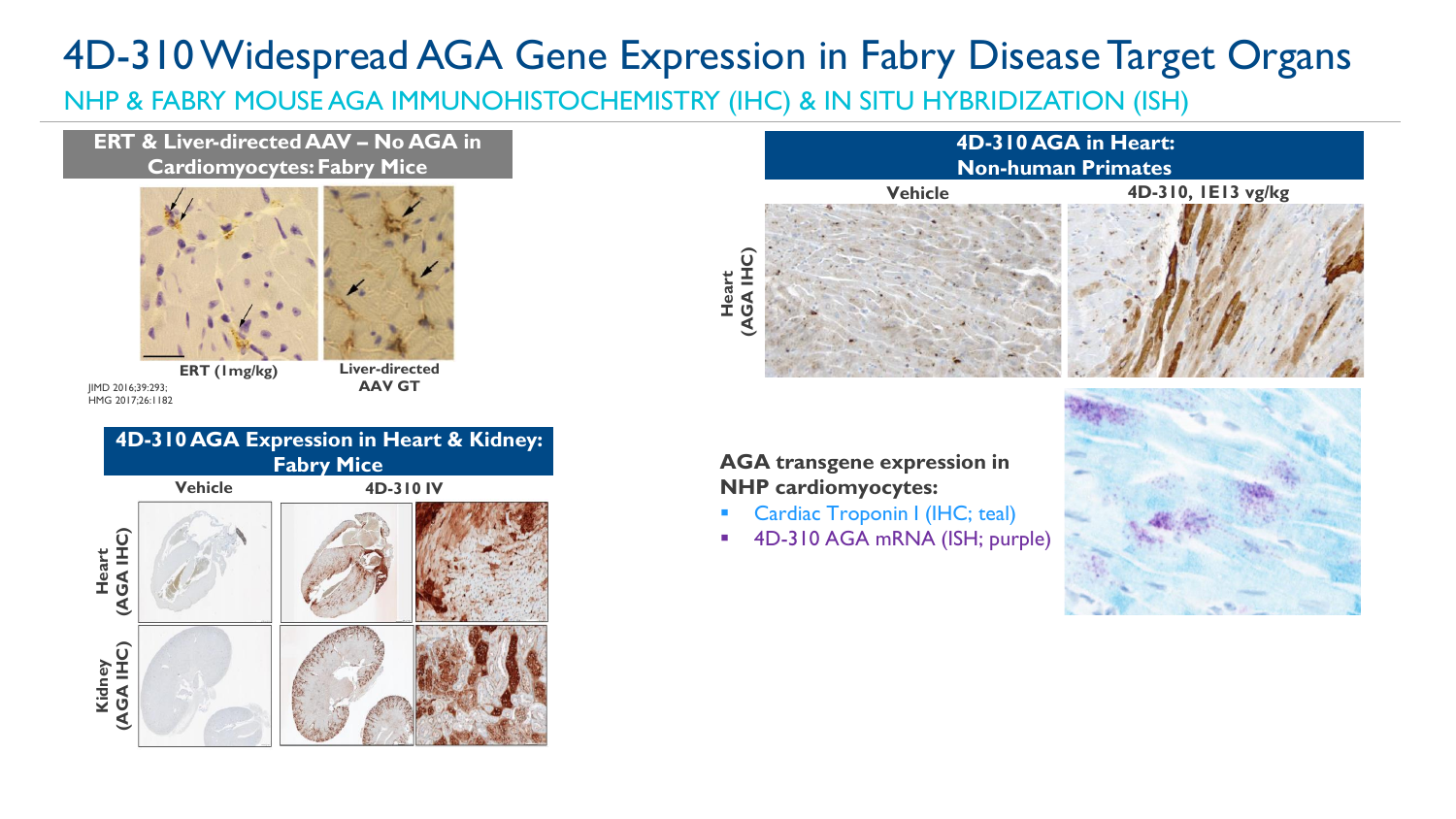### 4D-310 AGA Plasma Activity in Non-human Primates (NHPs) DOSE-DEPENDENT STABLE AGA ACTIVITY IN PLASMA OF CYNOMOLGUS MONKEYS



\*One NHP in the low dose cohort has been excluded from the dataset as a positive statistical outlier as it exhibited AGA activity that was 66 to 124 standard deviations higher than the average of other NHPs treated with low dose 4D-310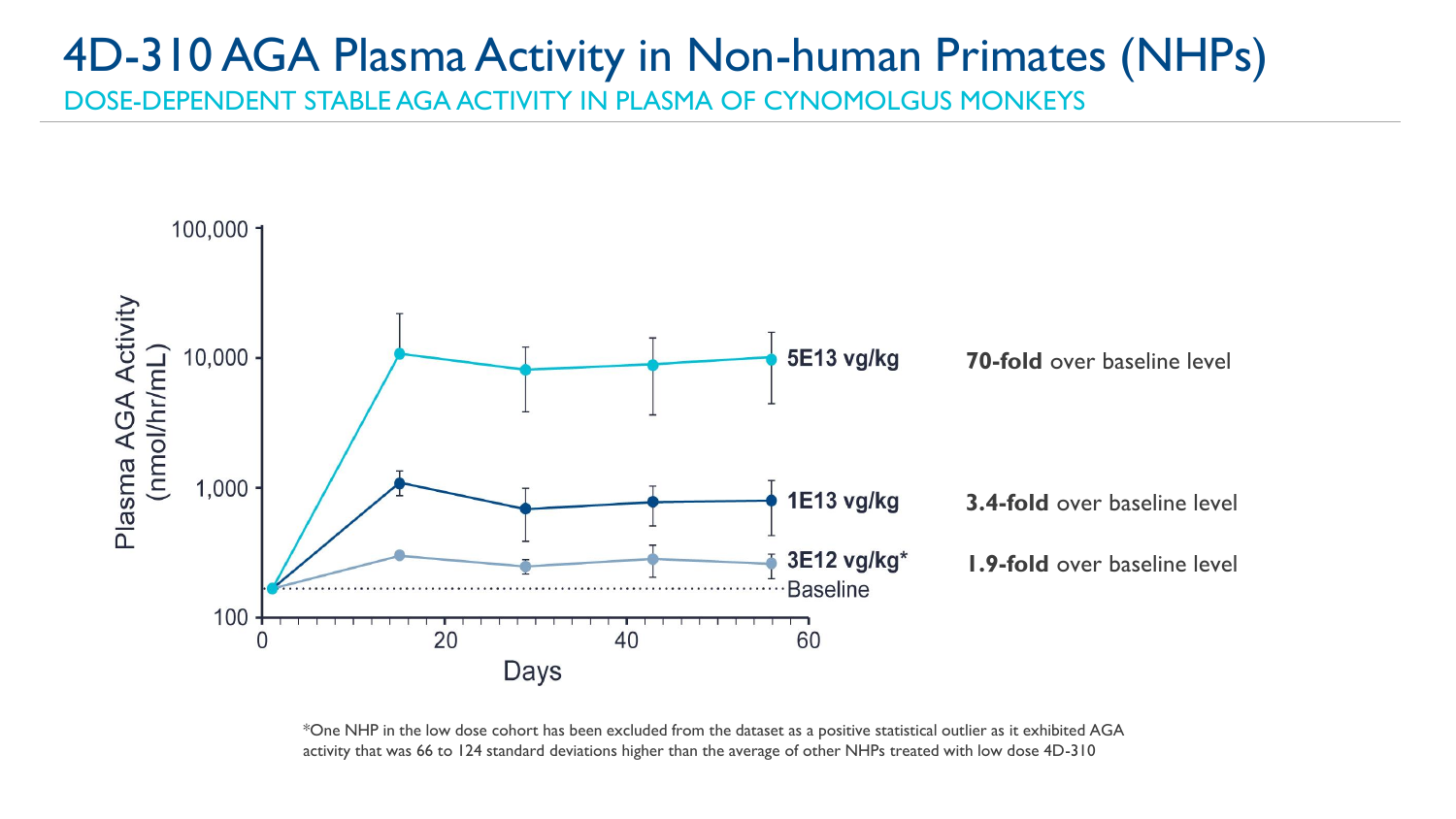# 4D-310 Study Design: Broad Enrollment Criteria

OPEN-LABEL, PHASE 1/2 TRIAL IN ADULTS WITH FABRY DISEASE



Dashed arrow = optional arm if low titer subjects identified

\*n=maximum of 42 subjects if DLTs are observed and subjects are added to cohorts to provide additional safety information and/or confirm the selected dose

### **KEY INCLUSION CRITERIA**

- Males  $\geq 18$  years of age
- **Pathogenic GLA mutation**
- **Classic OR Late-onset FD with LVH**
- **ERT-On, ERT-Off OR ERT-naïve**
- Anti-AGA Ab status positive OR negative<sup>\*\*</sup>

### **KEY EXCLUSION CRITERIA**

- High titer 4D-310 NAb
- $\blacksquare$  eGFR <45 mL/min/1.73m2
- $\blacksquare$  LVEF <45% (Echo)

### **PRIMARY ENDPOINT**

■ Incidence & severity of adverse events

### **KEY SECONDARY ENDPOINT**

**Example 26 Activity:** change from baseline

### **EXPLORATORY ENDPOINTS**

**Example 2 Cardiac Imaging & QoL:** change from baseline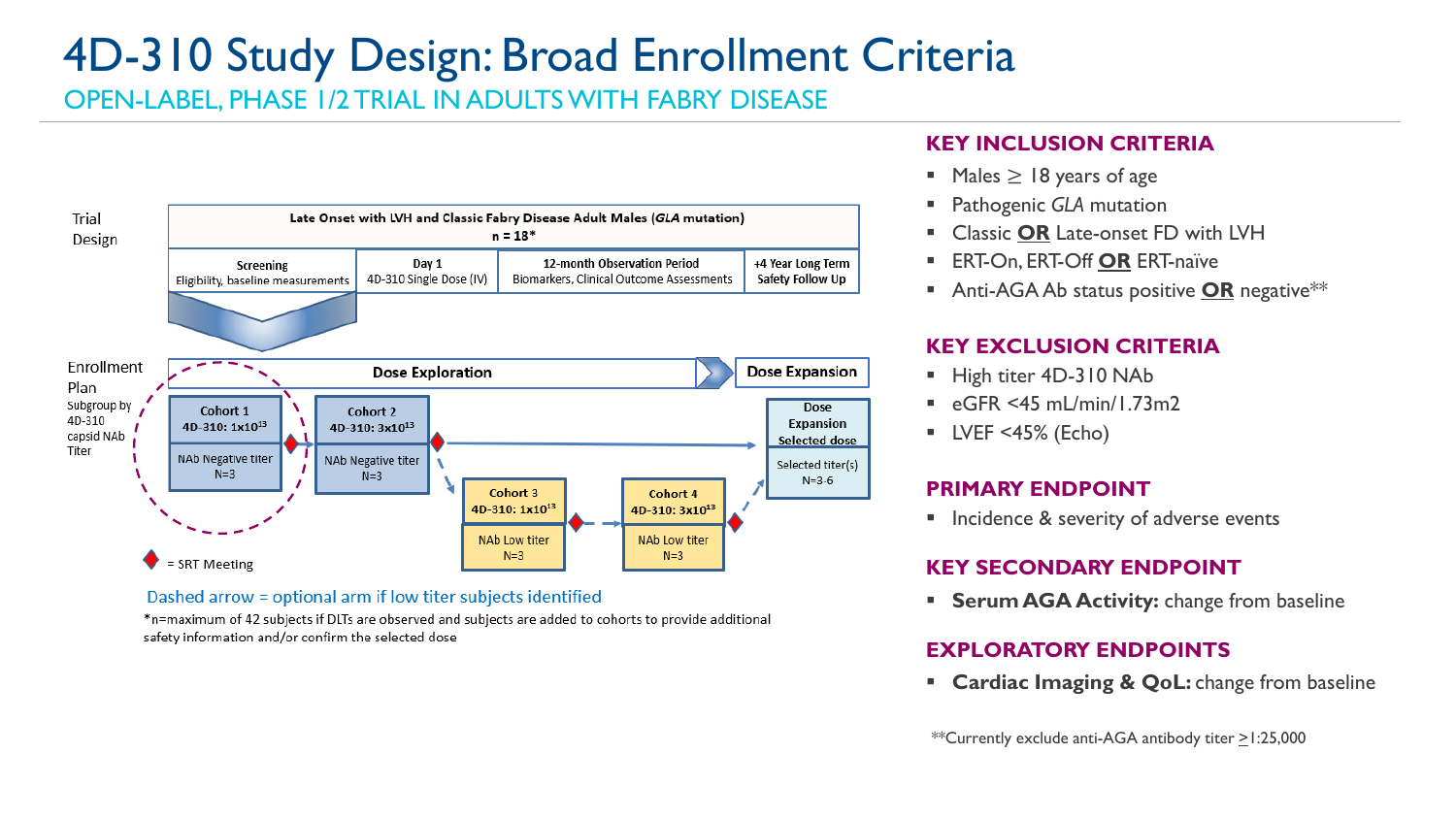### Baseline Patient Characteristics

STUDY ENROLLED CLASSIC FABRY DISEASE PATIENTS WITH ANTI-AGA ANTIBODY POSITIVITY

|                                        | <b>Patient I</b>         | <b>Patient 2</b>             | <b>Patient 3</b>             |  |
|----------------------------------------|--------------------------|------------------------------|------------------------------|--|
| Age                                    | 51 years                 | 32 years                     | 26 years                     |  |
| <b>Race/Ethnicity</b>                  | White/Hispanic or Latino | White/Not Hispanic or Latino | White/Not Hispanic or Latino |  |
| <b>Disease classification</b>          | <b>Classic</b>           | <b>Classic</b>               | <b>Classic</b>               |  |
| <b>Mutation</b>                        | c.1023A>C (p.E341D)      | c.708G>T (p.W236C)           | c.974G>A (p.G325D)           |  |
| <b>Serum AGA activity (nmol/hr/mL)</b> | 0.42                     | 0.00                         | 0.30                         |  |
| <b>ERT</b> experience                  | Yes                      | Yes                          | Yes                          |  |
| <b>ERT</b> status at enrollment        | <b>ERT-ON</b>            | <b>ERT-OFF</b>               | <b>ERT-ON</b>                |  |
| <b>Serum lyso-Gb3</b> (ng/mL)          | 6.28                     | 101.00                       | 8.78                         |  |
| <b>Anti-AGA antibody titer</b>         | $1:947$ (low)            | <b>1:99,900 (high)</b>       | $1:13,900$ (mid)             |  |
| eGFR (mL/min/1.73 $m2$ )               | 107                      | 130                          | 125                          |  |

Reference range:

■ Serum AGA activity: 4.44-27.42 nmol/hr/mL

**E** Serum Lyso-Gb3:  $\leq$  1.0 ng/mL

 $\blacksquare$  eGFR:  $> 60$  mL/min/1.73m2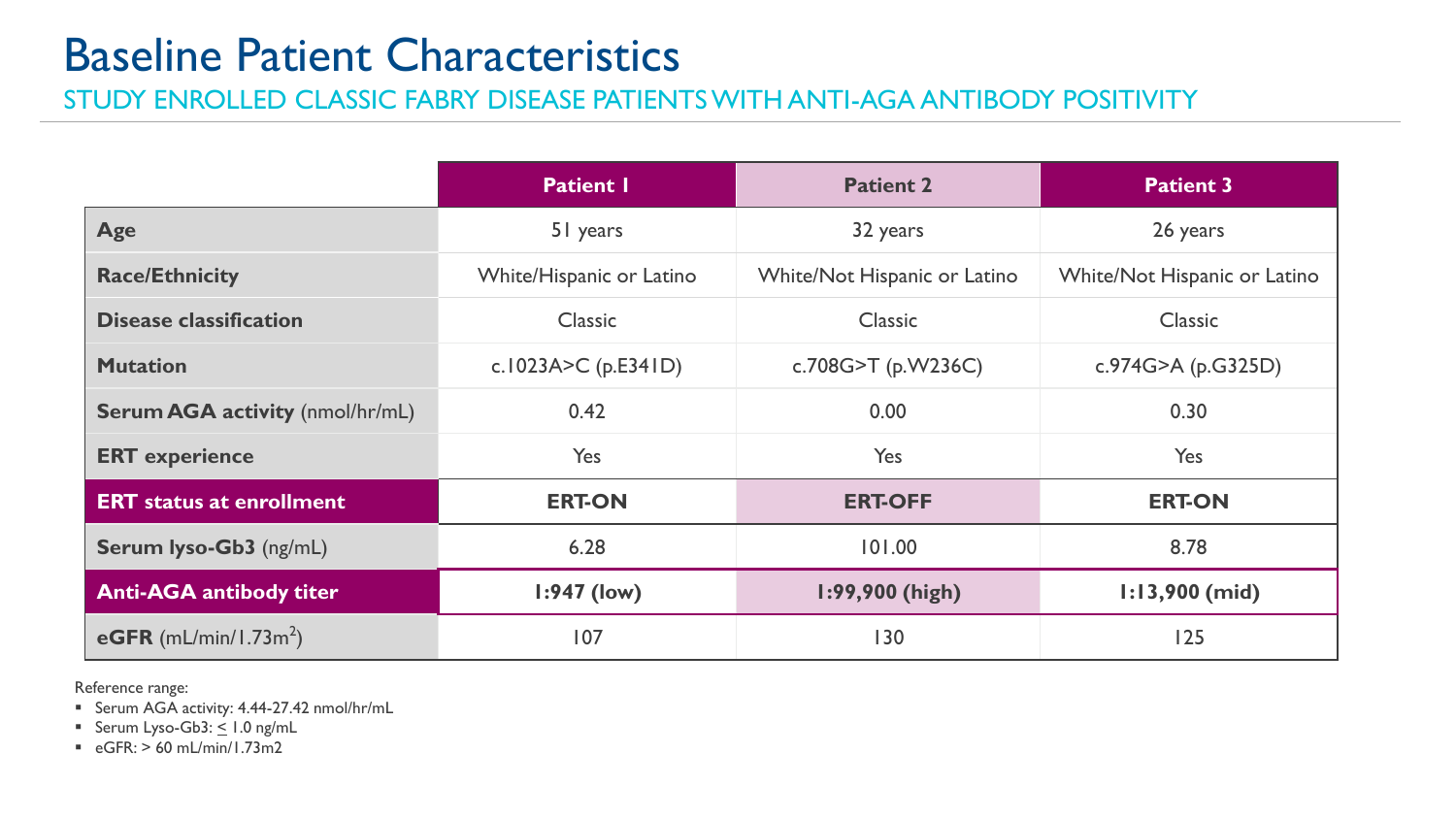### Stable High-Level AGA Activity After Discontinuation of ERT: 10- to 14-Fold Mean Normal PATIENTS 1 & 3 WITH POSITIVE ANTI-AGA ANTIBODY TITERS: FOLLOW-UP 20-37 WEEKS



Serum AGA activity: mean normal = 9.9 nmol/hr/ml; normal range: 4.44 – 27.42 nmol/hr/mL;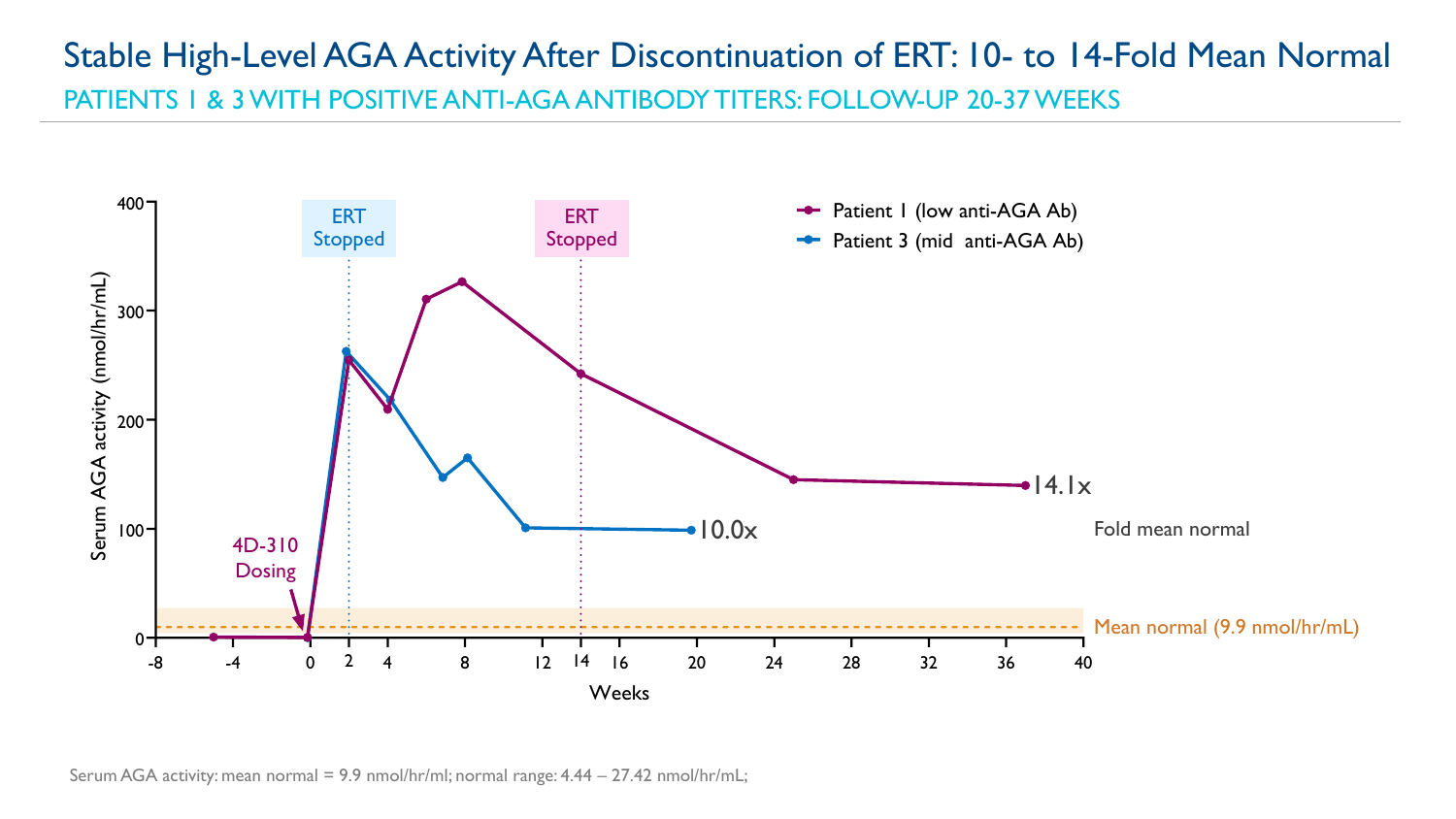### Stable AGA Activity In Normal Range Despite High-Level Anti-AGA Antibody Titers PATIENT 2 WITH HIGH ANTI-AGA ANTIBODY TITER (~1:100,000): FOLLOW-UP 13 WEEKS



#### **BASELINE CHARACTERISTICS**

| <b>Anti-AGA Ab Status</b>    | <b>ERT Status (lyso-Gb3)</b> | <b>ERT Experience</b> |  |  |
|------------------------------|------------------------------|-----------------------|--|--|
| $1:99,900$ (24X mean normal) | ERT-OFF; high lyso-Gb3       | Yes                   |  |  |

Serum AGA activity: mean normal = 9.9 nmol/hr/ml; normal range: 4.44 – 27.42 nmol/hr/mL;

Lyso-Gb3 normal range:  $\leq$  1.0 ng/mL

 $*$  = Patient 2 week 6 lyso-Gb3 datapoint not evaluable due to hemolysis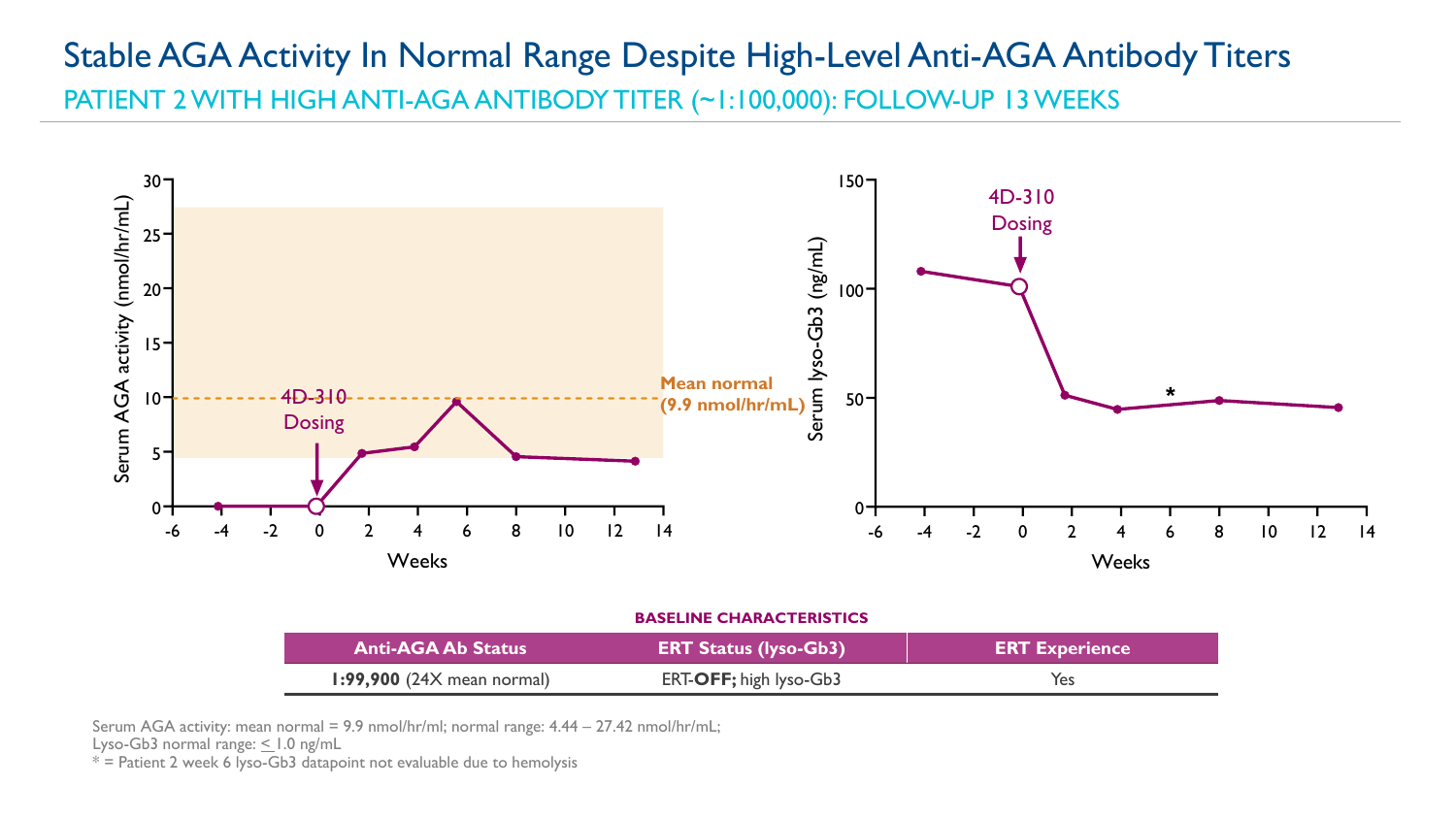# Cardiac Imaging: MRI & Echo

ASSESSING BIOCHEMICAL COMPOSITION (SUBSTRATE ACCUMULATION) & FUNCTION (CONTRACTILITY)

### ▪ **Cardiac MRI (cMRI):**

o Sphingolipid Accumulation: Measured by **Native T1**  decreased in Fabry disease

### ▪ **Echocardiography:**

o Cardiac Contractility: Measured by **Global Longitudinal Strain (GLS)** 

### ▪ **Central Reading Center:**

o Duke Clinical Research Institute



Ref: Pica et al. 2014;16:99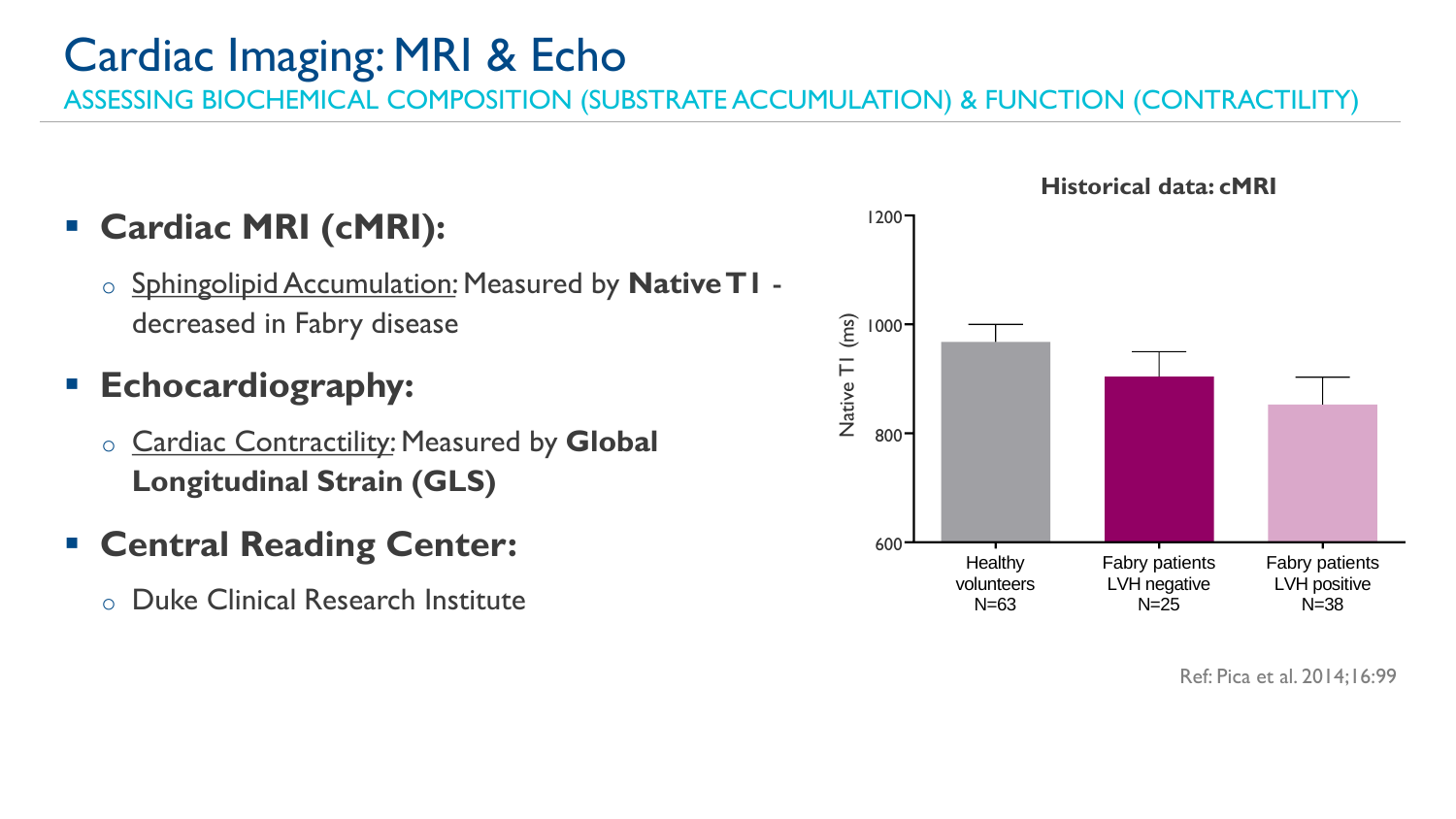### Cardiac Imaging (Patient 1): 6-Month Timepoint CARDIAC MRI (cMRI) NATIVE T1 & GLOBAL LONGITUDINAL STRAIN AFTER 4D-310



| 4D-310, Patient 1 |       | Patients on ERT, n=18<br>(literature) |                       |  |
|-------------------|-------|---------------------------------------|-----------------------|--|
| <b>Baseline</b>   | 949.8 |                                       | Baseline $916 \pm 52$ |  |
| <b>Wk 26</b>      | 979.8 | I Year                                | $912 \pm 50$          |  |

| 4D-310, Patient 1 |         | Patients on ERT, n=18<br>(literature) |                           |  |  |
|-------------------|---------|---------------------------------------|---------------------------|--|--|
| <b>Baseline</b>   | $-16.4$ |                                       | Baseline $-13.2 \pm 3.4$  |  |  |
| <b>Wk 26</b>      | $-18.7$ |                                       | $1$ Year - 12.1 $\pm$ 4.8 |  |  |

<sup>1</sup>Patient 1 was on ERT for 17 years prior to 4D-310 dosing

<sup>2</sup>Nordin et al. *Circ Cardiovasc Imaging*. 2019. Patients were on ERT with median duration of 4.2 (1.4-12.2) years

GLS (Echo, 4-chamber view), normal: > -15.9%

### **\*Minimal detectable difference (MDD):**

- Native T1: 29 ms(Altaha, *J Am Coll Cardiol Img* 2020;13:951)
- GLS: 1.5% (Lambert, *Heart* 2020;106:817)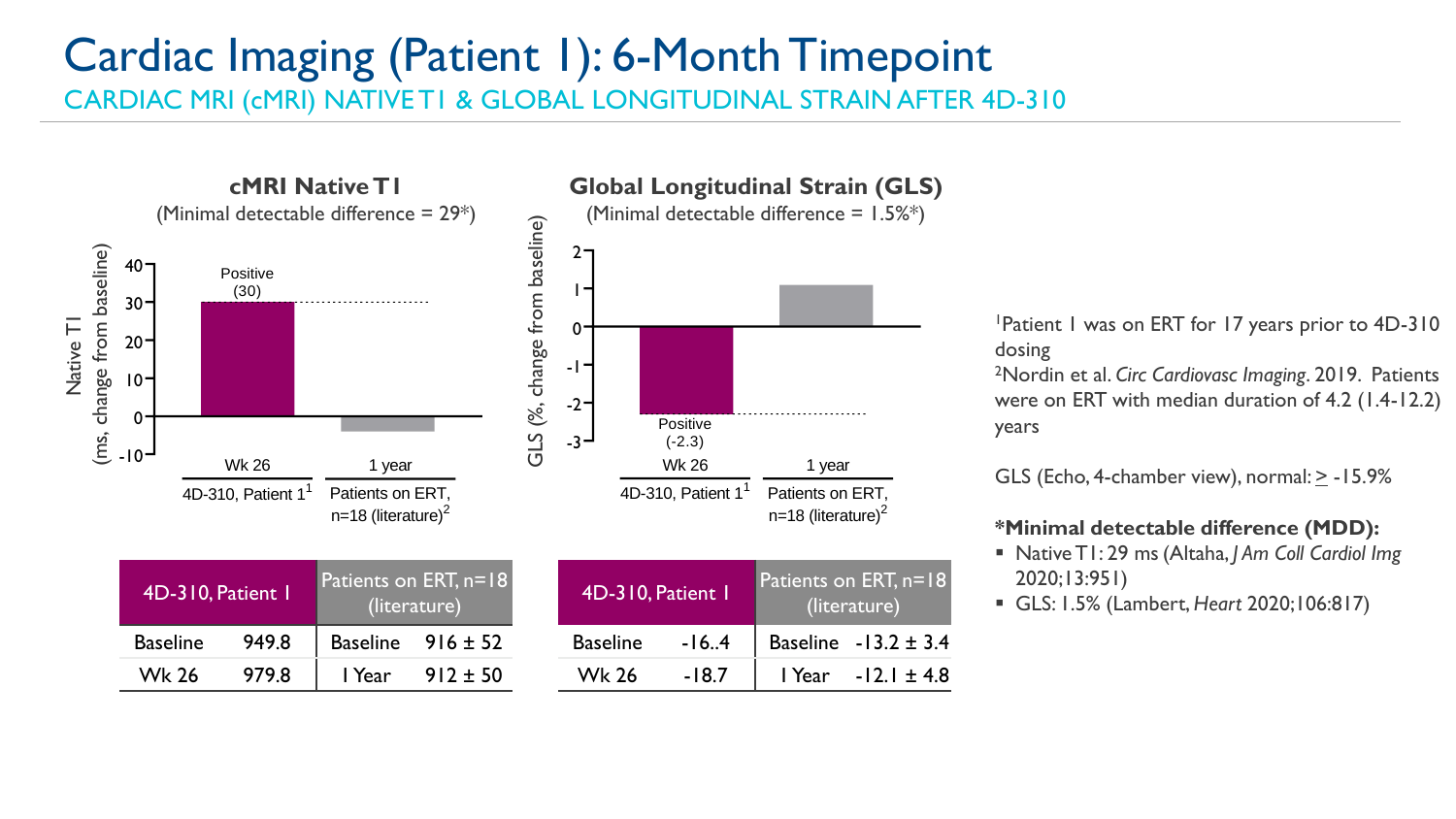# Cardiac Quality of Life: Patient-Reported Outcomes

KCCQ SCORES 12-38 WEEKS AFTER 4D-310

| <b>Patient</b>                                  | <b>Assessment</b><br><b>Timepoint</b> | <b>Kansas City Cardiomyopathy</b><br><b>Questionnaire (KCCQ)</b><br>Total score range = $23 - 133$ (higher score = less severe) |
|-------------------------------------------------|---------------------------------------|---------------------------------------------------------------------------------------------------------------------------------|
|                                                 | $Day - I$                             | 2                                                                                                                               |
| <b>Patient I</b>                                | <b>Wk 12</b>                          | 122                                                                                                                             |
|                                                 | <b>Wk 26</b>                          | 2                                                                                                                               |
|                                                 | <b>Wk 38</b>                          | $123 (+2)$                                                                                                                      |
| <b>Patient 2</b>                                | $Day - I$                             | 79                                                                                                                              |
|                                                 | <b>Wk 12</b>                          | $90 (+11)$                                                                                                                      |
| <b>Patient 3</b>                                | $Day - I$                             | $\Box$                                                                                                                          |
|                                                 | <b>Wk 12</b>                          | $116 (+5)$                                                                                                                      |
| <b>Minimal clinically important difference*</b> |                                       | 5 points                                                                                                                        |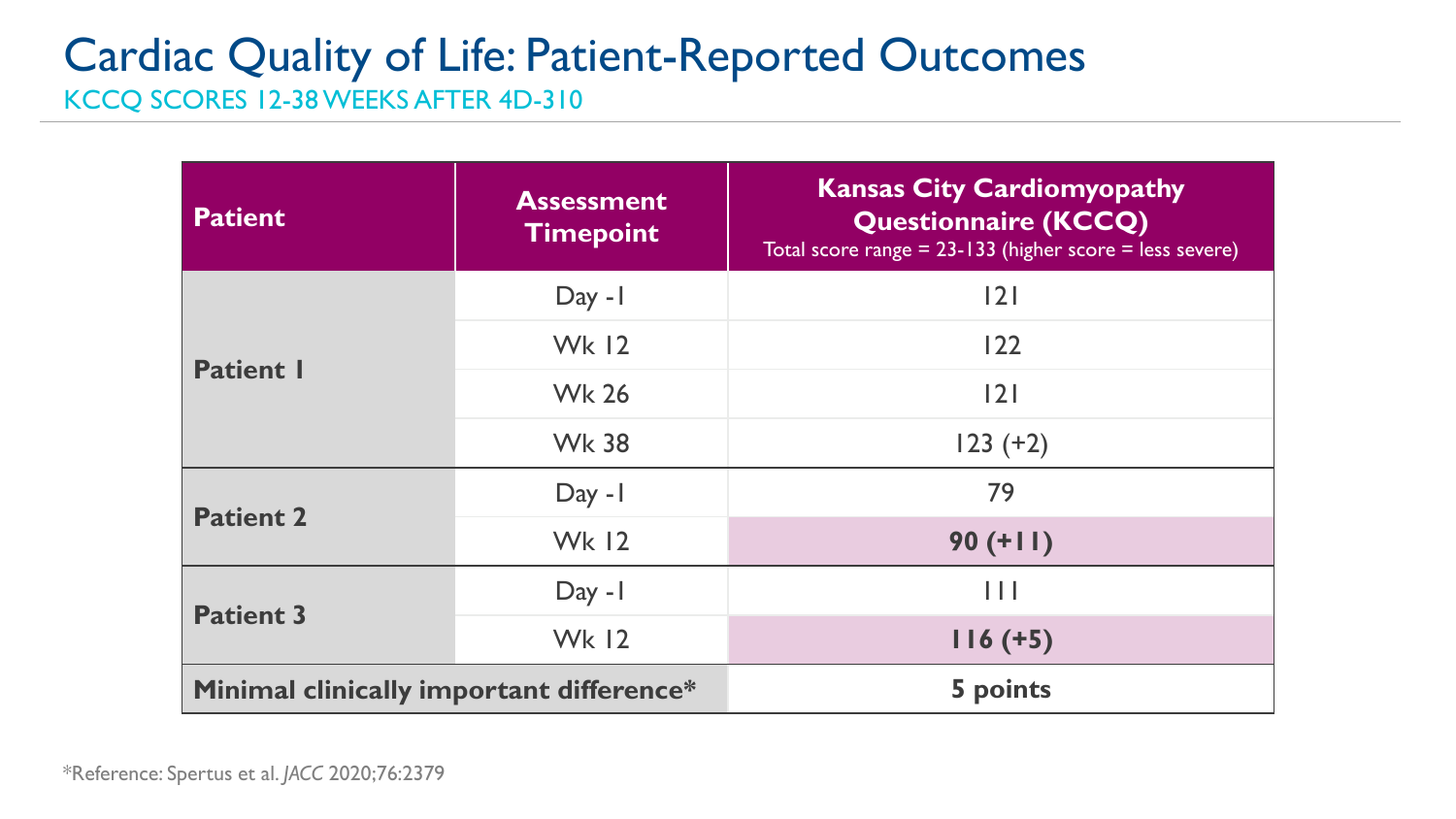# Interim Safety & Tolerability Summary

MANAGEABLE SAFETY PROFILE TO DATE; 12-38 WEEKS FOLLOW UP AFTER DOSING

- 4D-310 demonstrated a manageable safety profile
- No dose-limiting toxicities
- No cardiac toxicity
- No clinically significant liver toxicity
- Patient 2 (anti-AGA Ab HIGH): single episode atypical hemolytic uremic syndrome (aHUS)
	- o Transient & self-limited
	- o Hospitalization for observation (resulting in SAE)
	- o Discharged after 4 days: observation & hydration
	- $\circ$  Received no complement inhibitor & no dialysis
	- o Resolved fully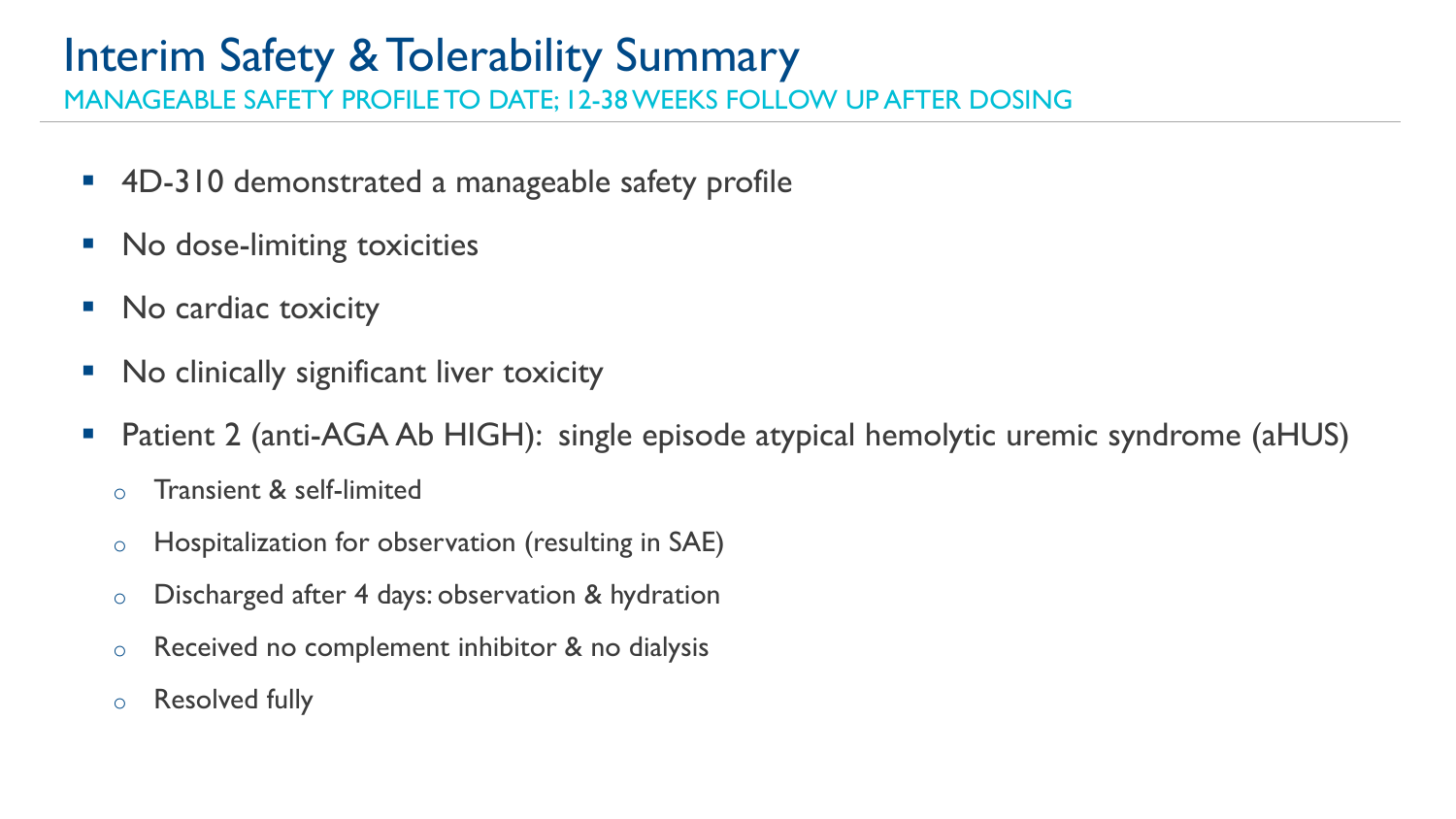# aHUS-Associated Labs: 1 Pt Self-Limited and Transient aHUS

COMPLEMENT ACTIVATION RELATED LABORATORY VALUES: CTCAE GRADE

|                   | <b>Baseline</b>          | Day 8     | Day 15 | Wk4                      | Wk 6   | Wk8                      | <b>Wk 12</b>             | <b>Wk 26</b>   | <b>Wk 38</b> |
|-------------------|--------------------------|-----------|--------|--------------------------|--------|--------------------------|--------------------------|----------------|--------------|
| <b>Creatinine</b> |                          |           |        |                          |        |                          |                          |                |              |
| <b>Patient I</b>  | $\sim$                   | $\sim$    | $\sim$ | $\sim$                   | $\sim$ | $\overline{\phantom{a}}$ | $\sim$                   | $\blacksquare$ |              |
| <b>Patient 3</b>  | $\sim$                   | $\cdot^*$ | $\sim$ | $\overline{\phantom{a}}$ | N.A.   | $\sim$                   | $\sim$                   |                |              |
| <b>Patient 2</b>  | $\overline{\phantom{a}}$ | $3**$     | $2**$  | $\overline{\phantom{a}}$ | $\sim$ | $\sim$                   | $\overline{\phantom{a}}$ |                |              |

| <b>Platelet count</b> |        |               |        |        |                          |        |        |  |
|-----------------------|--------|---------------|--------|--------|--------------------------|--------|--------|--|
| <b>Patient I</b>      | $\sim$ | $\sim$        | $\sim$ | $\sim$ | $\overline{\phantom{a}}$ | $\sim$ | $\sim$ |  |
| <b>Patient 3</b>      | $\sim$ | $\sim$        | $\sim$ | $\sim$ | <b>COL</b>               | $\sim$ | $\sim$ |  |
| <b>Patient 2</b>      | ve 1   | $\mathcal{L}$ |        | $\sim$ | $\sim$                   | $\sim$ | $\sim$ |  |

**-** Within normal range

\*Transient Grade 2 proteinuria; Grade 1 LDH elevation; PT/PTT within normal limits; platelet within normal range (intranormal decrease); d-dimer mildly elevated; C4 complement 11 mg/dL (ref range 15-53 mg/dL)

\*\*Patient 2 creatinine values at Days 8 & 15: 4.37 and 3.54 mg/dL, respectively.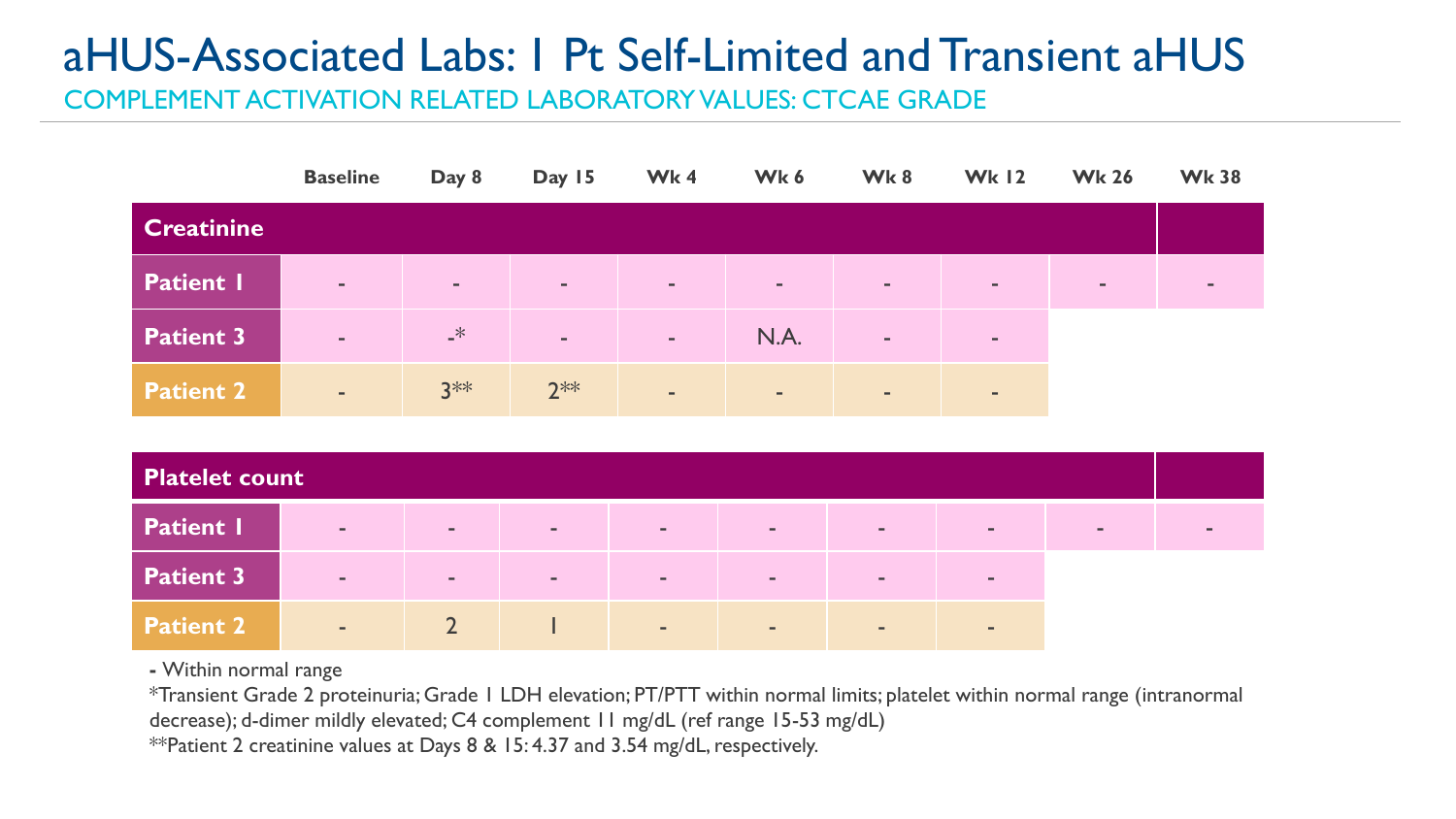# Liver Function Labs: No Evidence of Significant Toxicity

LIVER LABORATORY VALUES: CTCAE GRADE

|                  | <b>Baseline</b>          | Day 8                    | Day 15                   | Wk4                      | Wk 6                     | Wk8            | <b>Wk 12</b>             | <b>Wk 26</b>   | <b>Wk 38</b>   |
|------------------|--------------------------|--------------------------|--------------------------|--------------------------|--------------------------|----------------|--------------------------|----------------|----------------|
| <b>AST</b>       |                          |                          |                          |                          |                          |                |                          |                |                |
| <b>Patient I</b> | $\overline{\phantom{a}}$ | $\sim$                   | $\overline{\phantom{a}}$ | $\sim$                   | $\sim$                   | $\sim$         | $\overline{\phantom{a}}$ | $\sim$         | $\blacksquare$ |
| <b>Patient 3</b> | $\overline{\phantom{a}}$ | $\overline{\phantom{a}}$ | $\overline{\phantom{a}}$ | $\bar{\phantom{a}}$      | N.A.                     | $\sim$         | $\blacksquare$           |                |                |
| <b>Patient 2</b> | $\overline{\phantom{a}}$ | $\overline{\phantom{a}}$ | $\blacksquare$           | $\sim$                   | $\blacksquare$           | $\sim$         | $\mathsf{I}^*$           |                |                |
| <b>ALT</b>       |                          |                          |                          |                          |                          |                |                          |                |                |
| <b>Patient I</b> | $\sim$                   | $\sim$                   | $\sim$                   | $\overline{\phantom{a}}$ | $\sim$                   | $\blacksquare$ | $\overline{\phantom{a}}$ | $\blacksquare$ | $\sim$         |
| <b>Patient 3</b> | $\sim$                   | $\overline{\phantom{a}}$ | $\overline{\phantom{a}}$ | $\overline{\phantom{a}}$ | N.A.                     | I              | $\blacksquare$           |                |                |
| <b>Patient 2</b> | ÷                        | $\sim$                   | ٠                        | ÷                        | ÷.                       | ÷              | $\mathsf{I}^*$           |                |                |
| <b>Bilirubin</b> |                          |                          |                          |                          |                          |                |                          |                |                |
| <b>Patient I</b> | $\overline{\phantom{a}}$ | $\overline{\phantom{a}}$ | $\sim$                   | $\overline{\phantom{a}}$ | $\overline{\phantom{a}}$ |                | $\blacksquare$           | $\blacksquare$ | $\sim$         |
| <b>Patient 3</b> | $\sim$                   | $\sim$                   | $\blacksquare$           | $\overline{\phantom{a}}$ | N.A.                     | $\sim$         | $\sim$                   |                |                |
| <b>Patient 2</b> | $\sim$                   | $\blacksquare$           | $\overline{\phantom{a}}$ | $\blacksquare$           | $\sim$                   | $\blacksquare$ | $\blacksquare$           |                |                |

-Within normal range; \*Grade 1 ALT, AST subsequently resolved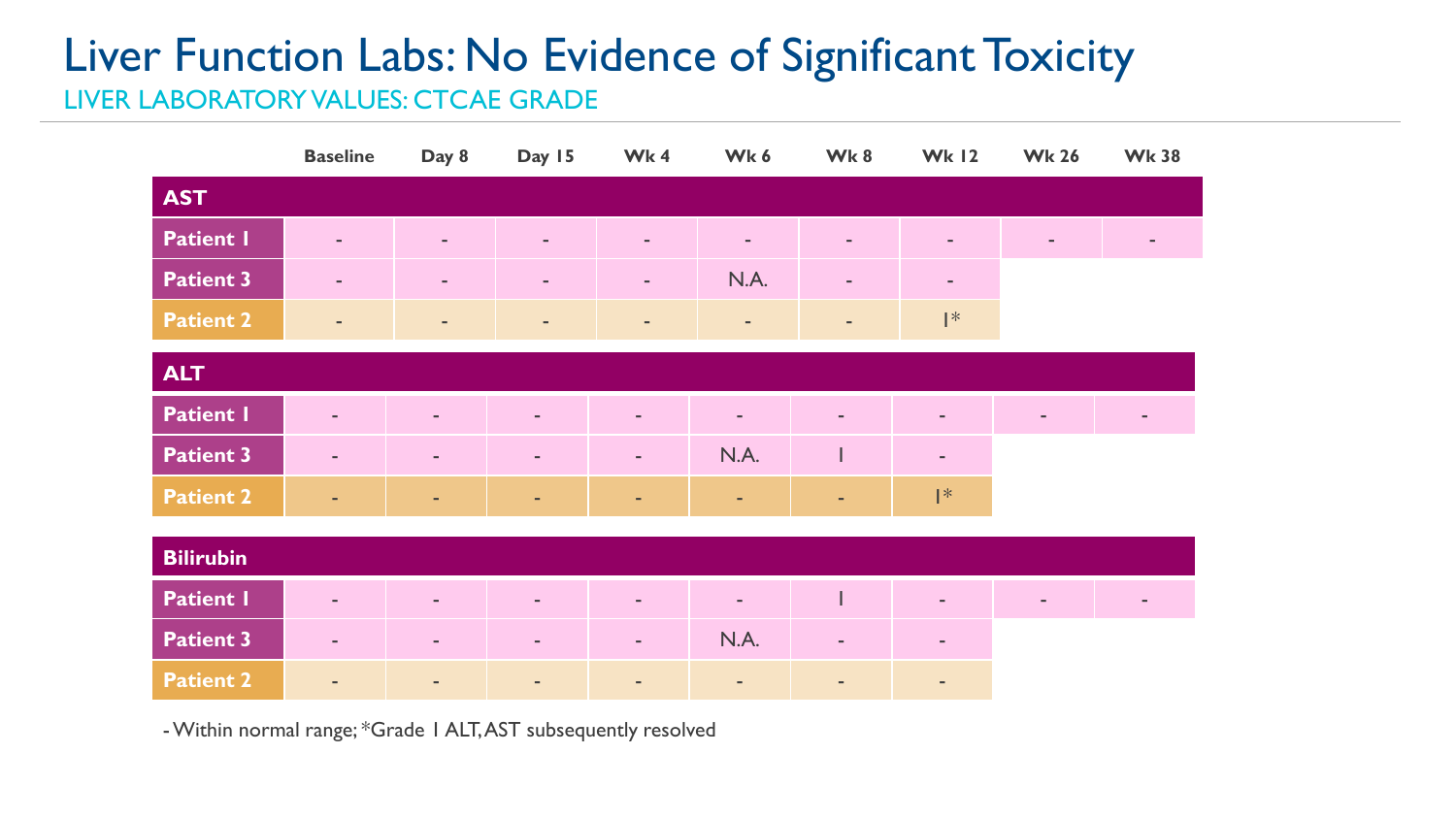# Cardiac Safety Studies: No Evidence of Toxicity

|                                                           | <b>Baseline</b> | Wk4            | Wk 8 | <b>Wk 26</b> |  |  |  |  |  |
|-----------------------------------------------------------|-----------------|----------------|------|--------------|--|--|--|--|--|
| <b>Troponin T</b> (marker of cardiomyocyte injury)        |                 |                |      |              |  |  |  |  |  |
| <b>Patient I</b>                                          |                 |                |      |              |  |  |  |  |  |
| <b>Patient 3</b>                                          |                 |                |      |              |  |  |  |  |  |
| <b>Patient 2</b>                                          |                 |                |      |              |  |  |  |  |  |
| <b>CK-MB</b> (marker of cardiomyocyte injury)             |                 |                |      |              |  |  |  |  |  |
| <b>Patient I</b>                                          |                 |                |      |              |  |  |  |  |  |
| <b>Patient 3</b>                                          |                 |                |      |              |  |  |  |  |  |
| <b>Patient 2</b>                                          |                 |                |      |              |  |  |  |  |  |
| Galectin-3 (marker of matrix remodeling and inflammation) |                 |                |      |              |  |  |  |  |  |
| <b>Patient I</b>                                          |                 |                |      |              |  |  |  |  |  |
| <b>Patient 3</b>                                          |                 |                |      |              |  |  |  |  |  |
| <b>Patient 2</b>                                          |                 |                |      |              |  |  |  |  |  |
| <b>NT-ProBNP</b> (marker of myocardial stretch)           |                 |                |      |              |  |  |  |  |  |
| <b>Patient I</b>                                          |                 |                |      |              |  |  |  |  |  |
| <b>Patient 3</b>                                          |                 |                |      |              |  |  |  |  |  |
| <b>Patient 2</b>                                          |                 | $\mathsf{I}^*$ |      |              |  |  |  |  |  |

- Within normal range; \*Mild elevation (<2 ULN) associated with transient kidney insufficiency

- No evidence of adverse cardiac effects to date:
	- o ECG
	- o Echocardiography
	- o cMRI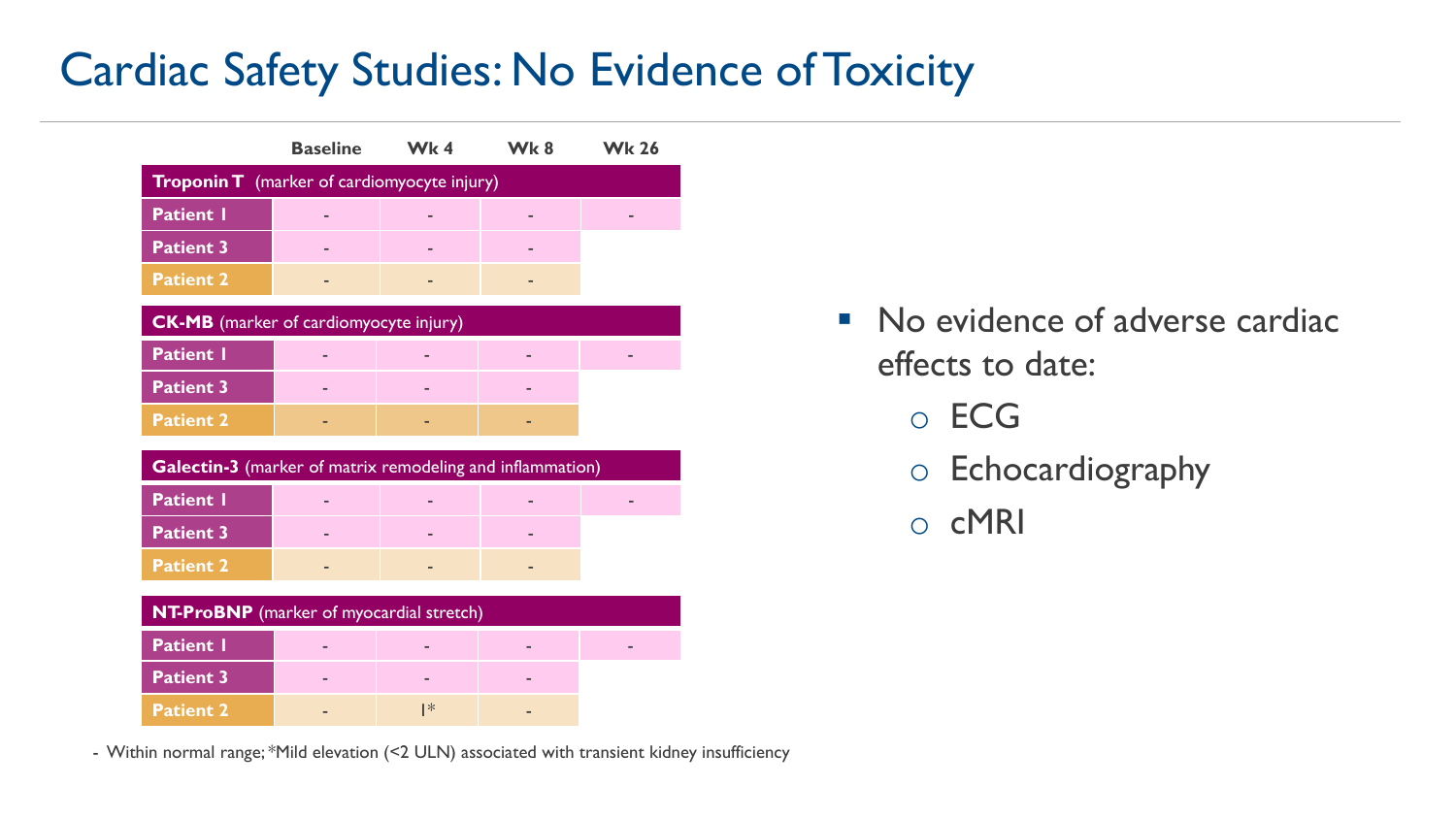### Summary: Ongoing 4D-310 Ph 1/2 Clinical Trial DATA CUT-OFF DATE: 1/13/2022

- 4D-310 gene therapy has a unique **dual mechanism-of-action**
- 4D-310 demonstrated a manageable safety profile and no DLTs
- Clinical activity was observed:
	- o Serum AGA activity elevated in all three patients: Mean AGA enzyme activity within, or significantly above, the normal range
	- o Stable high-level AGA activity following discontinuation of ERT: 10- to 14-fold mean normal
	- o Serum lyso-Gb3 substrate decreased significantly: Demonstrated in patient with elevated pretreatment lyso-Gb3 (entered study OFF-ERT)
	- o Cardiac endpoints: Preliminary clinical data suggests encouraging effects on cardiac endpoints (biochemical composition, function, QoL)
- **Phase 1/2 enrollment ongoing** in U.S. & APAC clinical trials